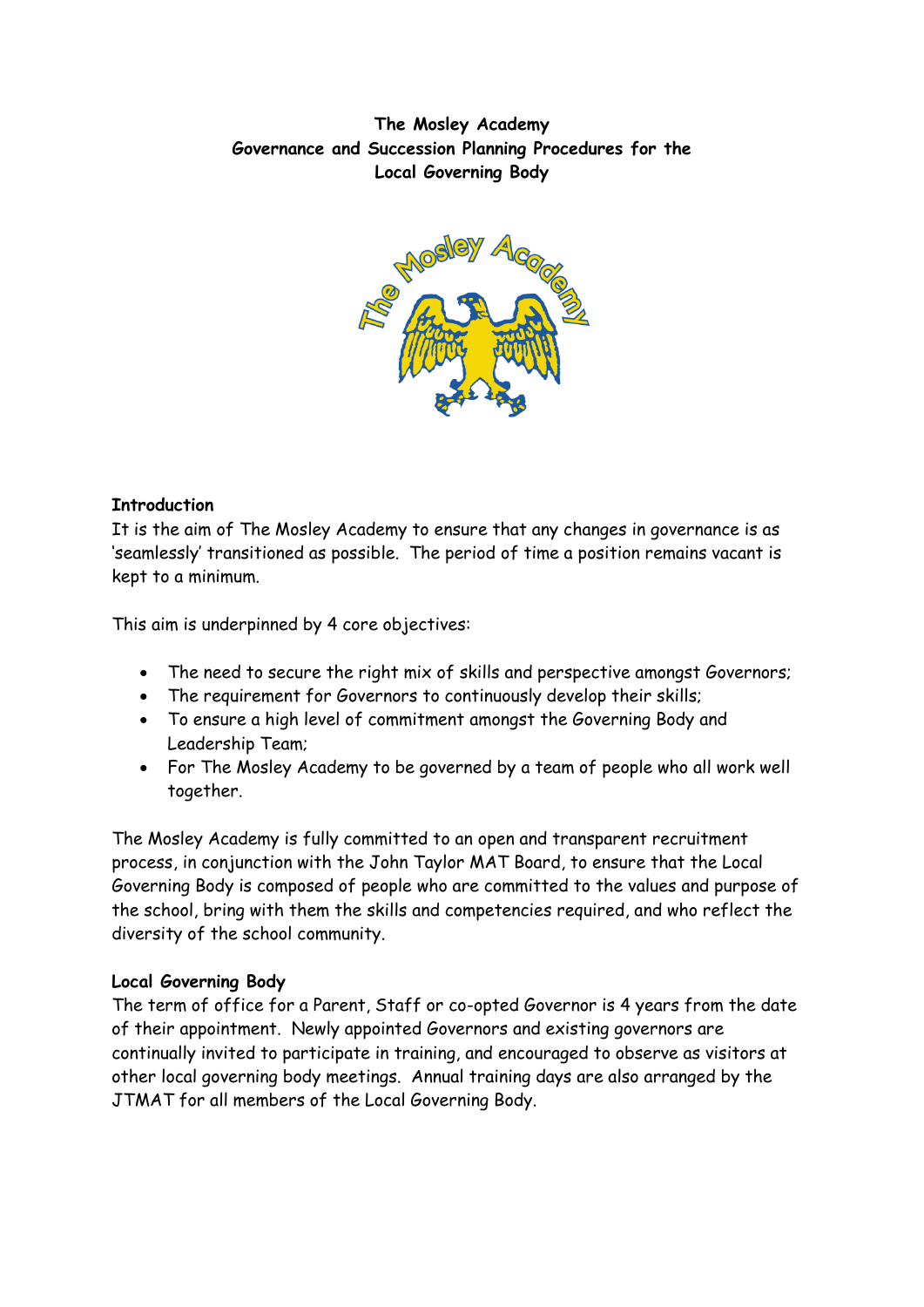#### **Parent and Staff Governors**

Governors are admitted to the Governing Body on the basis of an open and transparent selection process and commensurate with their designation as Staff or Parent Governors. Prior to the selection process, the Local Governing Body reviews the skills profile of its remaining Governors, and determines what new attributes and knowledge are needed to compliment the Local Governing Body and maintain its effectiveness and diversity.

#### **Co-opted Governors**

The Governing Body also appoints co-optees. This practice promotes positive succession. Co-opted Governors may be appointed to fill vacancies in shortage skills areas. Co-opted Governors may also be appointed to provide expertise in a specific skill for the duration of a particular project. Any application for co-option needs to be ratified by the JTMAT Board.

### **The Chair and Vice-Chair of the Local Governing Body**

In line with governance legislation, The Mosley Academy must have a Chair and a Vice-Chair of the Local Governing Body. The Governing Body appoint their Chair and Vice-Chair at the last Local Governing Body meeting in the academic year, which falls in June. This ensures that the positions are agreed in preparation for the first meeting of the Autumn term.

The Chair and Vice-Chair may resign at any time, (without necessarily resigning as a Governor). It is desirable that a notice period of 3 months is given in writing, where possible.

The Chair and Vice-Chair may re-stand with the full agreement of the LGB.

### **Election Process for Chair/Vice-Chair of Governors**

The suggested procedure below will apply any time there is a vacancy for a Chair and Vice-Chair of the Local Governing Body and annually at the last meeting of the academic year. Please note that under the Regulations it is for the Governing Body to determine the Chair's and Vice-Chair's terms of office. Terms will be between one and four years.

Under regulations [School Governance (Procedures) England Regulations 2013] Governing Bodies can determine for themselves what arrangements and procedures to use in arranging Chair/Vice-Chair elections. Previous regulations are therefore, revoked other than the eligibility criteria which are that governors who are employed to work at The Mosley Academy, (either under a contract of employment or a contract of services) are **not** eligible to stand for election.

The Governing Body needs to decide on the process at the last meeting of the academic year. It may be just a case of confirming the current arrangements, but it is an opportunity to change if the Governing Body wishes to do so. Therefore, Governors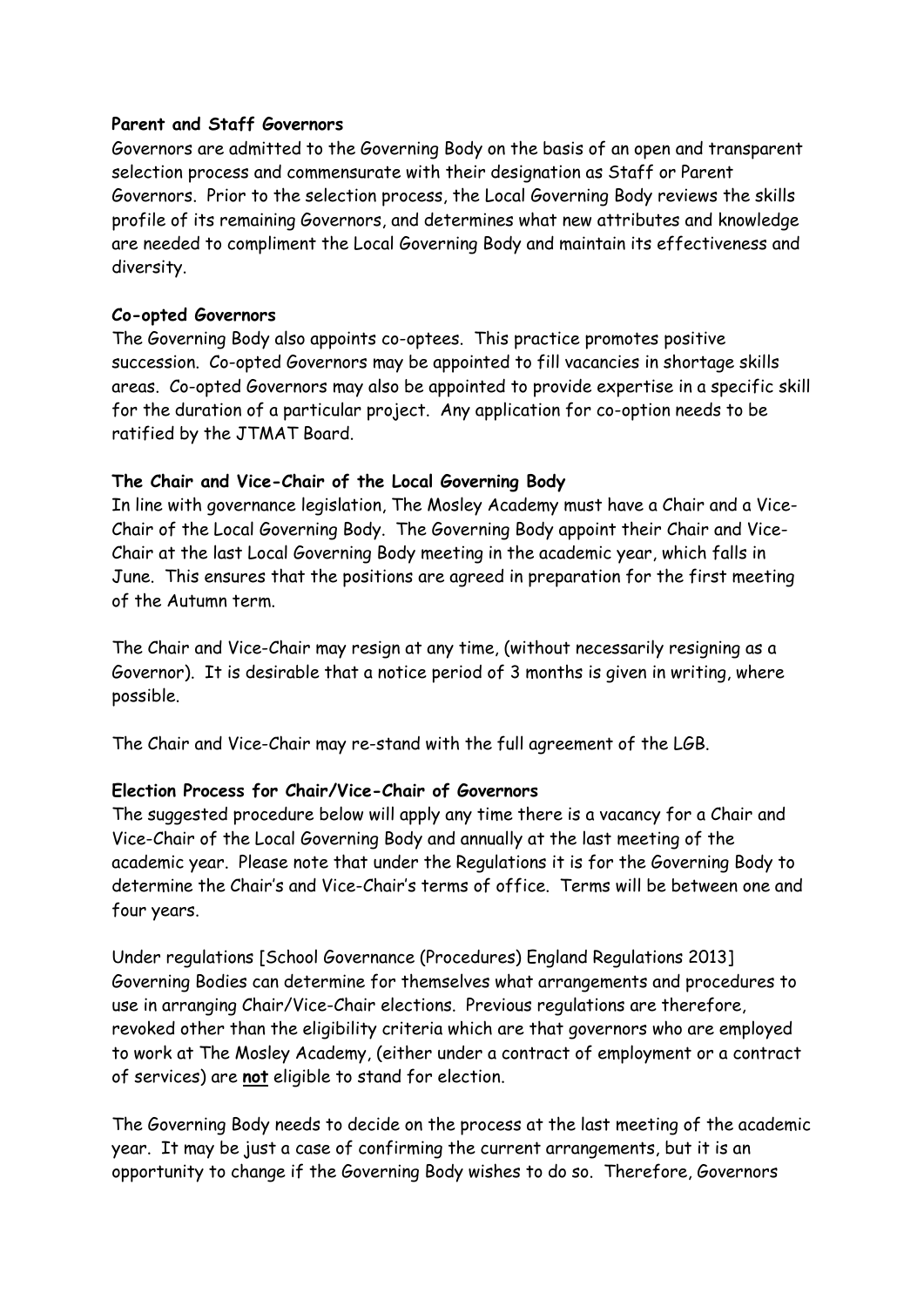must agree how they want to elect the Chairs and Vice-Chairs and for how long, as a first item on the agenda before actually electing them.

The Clerk must act as Chair during the election of the Chair and Vice-Chair, (but does not have a casting vote) and must ensure that the meeting is quorate to carry out the election process, (see guidance below). The Clerk should remind Governors of the criteria for eligibility. Those standing for election should withdraw from the meeting when a vote is taken. In case there is more than one nomination for each role, the Clerk should remember to take some slips of paper to the meeting for organising the secret ballot.

If there is only one nomination, a vote must still take place. The nominated Governor must leave the room. The vote must then be held, but it does not have to be a secret ballot. It can be an open vote, i.e. show of hands. If there is more than one nomination, and following a secret ballot, there is a tie, Governors should vote again, and if it remains a tie, the candidates must draw lots. Finally, the Clerk will announce who has been duly elected as Chair/Vice-Chair of the Governing Body. The DFE has advised that the Governing Body may reject all nominees for Chair/Vice-Chair if they choose.

If a Governing Body cannot elect a Chair, they must adjourn the meeting and defer. They can, however, complete the agenda before adjourning, with the meeting being chaired by the previous Chair or a Governor appointed as Chair for the purpose of the meeting, as appropriate. A further meeting date must be set prior to the end of the academic year.

### **Quorum**

The School Governance (Procedures) (England) Regulations 2013 now state that the quorum for a meeting of the Governing Body and for any vote on any matter at such a meeting, shall be half of the current membership of the Governing Body (rounded up to a whole number). Governors are not able to vote in their absence (i.e. by postal or proxy vote).

The quorum is determined by the total size of the Governing Body as recorded on the Local Governing Body Membership Schedule.

#### **Post of Additional Responsibility**

The Governors annually elect members to serve in the position of Chair and Vice Chair of the Learning & Standards Committee and the Managing & Organising Committee. These positions will also need to be voted on and agreed at the last meeting of the Academic year. Other sub-committees and Link Governor roles can be agreed at the first meeting of the Autumn Term.

Any Governor interested in applying for these positions should discuss this with the Chair and Clerk to Governors one to one. Development needs may then be delivered within an individual training plan co-ordinated by the school.